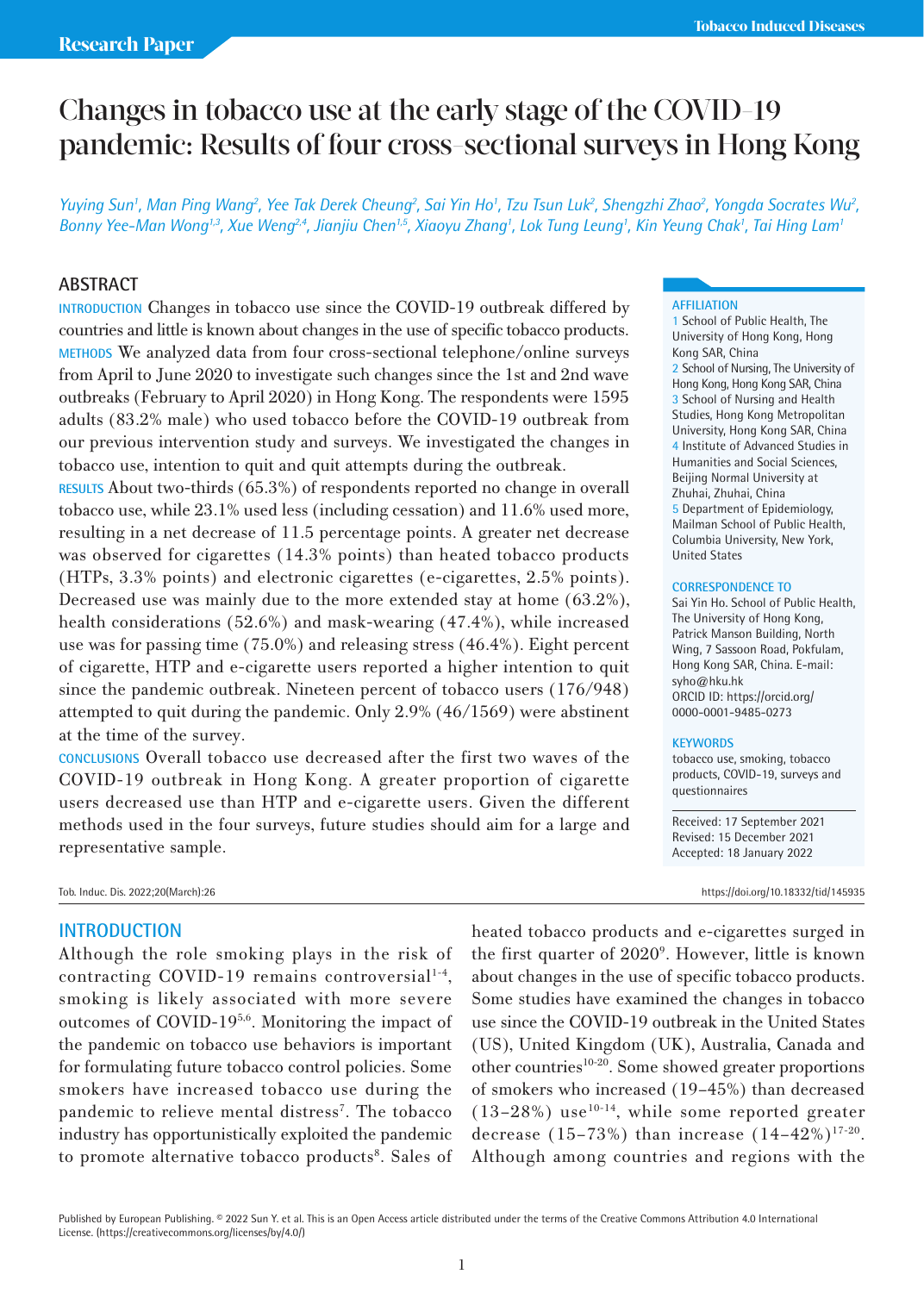lowest smoking prevalence, Hong Kong still has many daily smokers (691500; 10.2% of all persons aged  $>15$  $(years)<sup>21</sup>$ . The changes in tobacco use in Hong Kong during the pandemic is unclear.

In Hong Kong, the 1st wave of the COVID-19 outbreak peaked on 9 February 2020 and the 2nd wave on 27 March 2020. To contain the outbreaks, the government implemented public health interventions (e.g. working from home) and restricted public gatherings to four people since 28 March 2020 but with no lockdown. Near universal voluntary masking in public places started in early February 2020. The first two waves were controlled with 1038 confirmed cases and four deaths by 27 April 2020. Face-mask wearing by the general public in Hong Kong was 97.5% in February and 98.8% in March 2020 from a telephone survey, and was 96.6% in April 2020 from an outdoor observational study<sup>22,23</sup>. The daily cases surged in early July, and the 3rd wave peaked on 30 July 2020 with 149 cases. In response, the government implemented mandatory indoor facemask regulations on 23 July  $2020^{24}$ . The area has been expanded to outdoor public places since 29 July 2020. Starting from 28 August 2020, people who are doing strenuous outdoor exercise or having other reasonable excuses are exempted from wearing a mask, but smoking is expressly not exempted. The 4th wave that started in late November 2020 had decreased by April 2021.

There are few reports on the changes in heated tobacco product (HTP) and electronic cigarette (e-cigarette) use since the COVID-19 outbreak. Three surveys conducted in Belgium and the US on changes in e-cigarette use in adults showed higher proportions of decreased usage or quitting (15–40%) than increased use  $(10-25\%)^{20,25,26}$ . Two surveys showed a higher proportion of increased e-cigarette use (27%) than decreased use  $(16-24\%)^{27,28}$  in the US. A survey reported higher proportions of HTP users increased use (31%) than decreased use or quitting (22%) in Japan<sup>29</sup>. Changes in the use of specific tobacco products in Hong Kong have not been reported. To provide more representative and comprehensive results, we analyzed data from four cross-sectional surveys conducted from April to June 2020 in Hong Kong to investigate changes in the use of different tobacco products in adults and their reasons since the first two waves of the COVID-19 outbreak (February to April 2020). The Supplementary file gives the STROBE Statement checklist of items that should be included in reports of observational studies.

## **METHODS**

# **Respondents**

The four cross-sectional surveys adopted different study designs and recruited respondents from several sources. All of the surveys were conducted online or by telephone. The respondents, aged ≥18 years, were all current tobacco users before the pandemic. The pre-pandemic period was defined as January 2020 or before, while the pandemic period referred to February to April 2020. All the surveys have been approved by the Institutional Review Board of the University of Hong Kong/Hospital Authority Hong Kong West Cluster (Surveys 1 and 3: UW20-238; Survey 2: UW20-326; Survey 4: UW19-169).

## **Data collection**

The results of two of our surveys (Surveys 1 and 3) have been published, focusing respectively on the misinformation that smoking can protect against COVID-19 and the perceived benefits and harms of COVID-19 on the family $30,31$ . The present study includes Surveys 2 and 4 with data on specific tobacco products of cigarettes, HTPs, and e-cigarettes. Other products, including cigars, hand-rolled cigarette, water pipes and pipe smoking, were not included as such data were not collected. In addition, they accounted for only 0.5% of all tobacco products used in Hong  $K$ ong<sup>21</sup>.

Survey 1 was part of the COVID-19 Health Information Survey, a cross-sectional survey of Hong Kong adults aged ≥18 years, investigating COVID-19-related information use, preventive behaviors and well-being. The survey was conducted from 9 to 23 April 2020 through landline telephone and mobile phone surveys<sup>30</sup>. Briefly, respondents randomly sampled from the official numbering plan for landline telecommunication services were interviewed via telephone, while those from a mobile phone panel self-administered the survey online. Among the 2212 people invited, 1501 (67.9%) completed the survey, of whom 288 (19.2%) were current tobacco users before the pandemic.

Survey 2 was a telephone survey conducted from 7 May to 30 June 2020, including subjects who formerly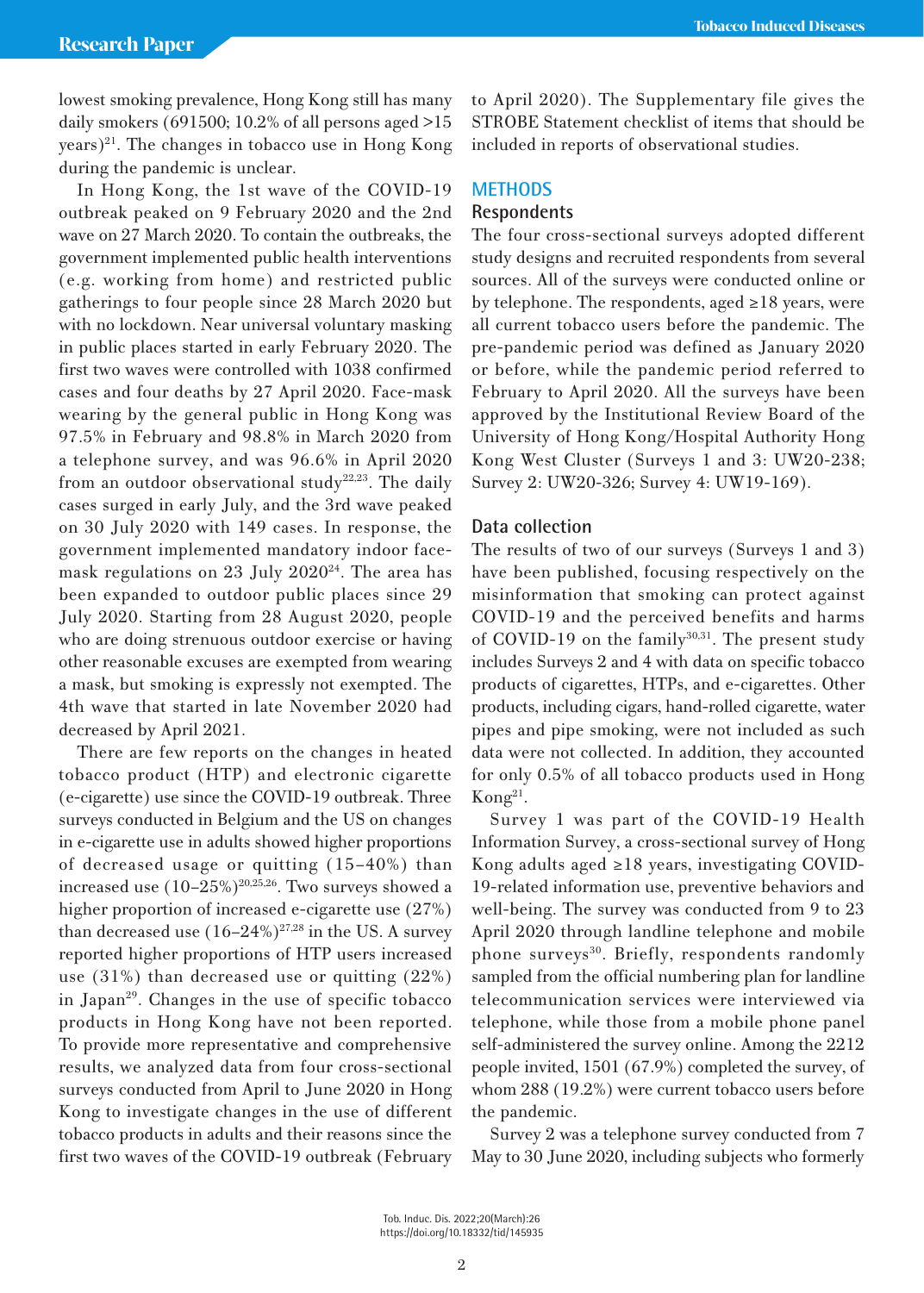participated in the 'Quit to Win' project for smokers in 2018 and 2019 (organized annually by the Hong Kong Council on Smoking and Health in collaboration with us). The 'Quit to Win' project has been reported elsewhere<sup>32,33</sup>. Among the 968 people invited, 769 (79.4%) agreed to participate. Those who had quit smoking before the COVID-19 pandemic were excluded. Current tobacco users before the pandemic were included in the present study (71.6%, 693/968).

Survey 3 was conducted from 26 to 31 May 2020 under the Jockey Club SMART Family-Link Project<sup>31</sup>. Both probability- and non-probability-based online panels through the Hong Kong Public Opinion Research Institute were invited. The probability-based panel included persons who were randomly selected in previous telephone surveys and representative of the Hong Kong population. In contrast, the nonprobability-based panel included any person in Hong Kong who volunteered to join through completing an online form. An online questionnaire was sent to 70984 adults with valid email addresses. Of those who opened the invitation emails, 24.5% (4921 of 20103) provided useable data, and 4891 remained after excluding 30 respondents without family members. A total of 362 current tobacco users before the pandemic were included.

Survey 4 was conducted online from 3 to 29 June 2020 among current tobacco users recruited at outdoor smoking hotspots from July to November 2019 (response rate: 40.0%, 221/553). Three tobacco users were excluded as they had quit before the pandemic (roughly December 2019 to January 2020). A total of 218 respondents who were current tobacco users before the pandemic were included.

# **Screening of current tobacco use**

The definition of current tobacco use was in line with that of the HKSAR Government's Thematic Household Survey<sup>21</sup>, but included alternative products such as HTPs and e-cigarettes.

Survey 1 was based on two questions: 1) 'Are you currently using any tobacco products, e.g. cigarettes, HTPs, e-cigarettes? (Yes, daily; yes, non-daily; no, I have quit; no, I never used.)'; and 2) 'Have you changed your smoking habits since the COVID-19 pandemic?'. Respondents were included if they: 1) were using tobacco daily/non-daily; or 2) had quit but answered 'have slightly/considerably decreased use' since the pandemic (quitters since the COVID-19 pandemic: quit all tobacco use at the time of survey but were a current tobacco user before the pandemic).

Survey 2 was based on two questions: 1) 'Are you currently using any tobacco products, e.g. cigarettes, HTPs, e-cigarettes? (Yes, daily; yes, non-daily; no, I have quit)'; and 2) 'How long have you quit?' They were included if they: 1) were using tobacco daily/non-daily; or 2) quitters since the COVID-19 pandemic: had quit but less than three months (if the duration was over three months, i.e. before February 2020, the respondents were excluded as they had quit smoking before the pandemic).

Survey 3 was based on the same criteria as Survey 1.

In Survey 4, the eligibility was checked by a retrospective question: 'In the past half-year (roughly from December 2019 to now), have you used any tobacco products?' Affirmative respondents were included.

# **Outcomes**

The data on changes in tobacco use, intention to quit and quit attempts were extracted. Surveys 2 and 4 measured the changes in the use of cigarettes, HTPs and e-cigarettes separately. Survey 2 asked: 'During the COVID-19 pandemic, have you changed the amount of tobacco consumption?'. Answers included 'no change', 'increased', and 'decreased'. Survey 4 asked: 1) 'What was the number of tobacco products you used per day before the pandemic?'; and 2) 'What is the number of tobacco products you use per day now?'. The respondents answered the exact number of sticks for cigarettes and HTPs, and duration or number of puffs for e-cigarettes (10 minutes of use or 15 puffs were counted as one time of use). These were used to determine if tobacco consumption had increased, decreased, remained unchanged, or ceased (the numbers of all tobacco products were zero). Surveys 1 and 3 measured overall changes in tobacco use with the question: 'Since the COVID-19 pandemic, have you changed your smoking habit?'. Answers were analyzed as increased, decreased and no change. For Surveys 2 and 4, respondents reported changes in the use of specific tobacco products. The overall changes were inferred under three scenarios: 1) If the respondent was using a single product, the overall change (increase or decrease) followed the single product; 2) If the respondent was using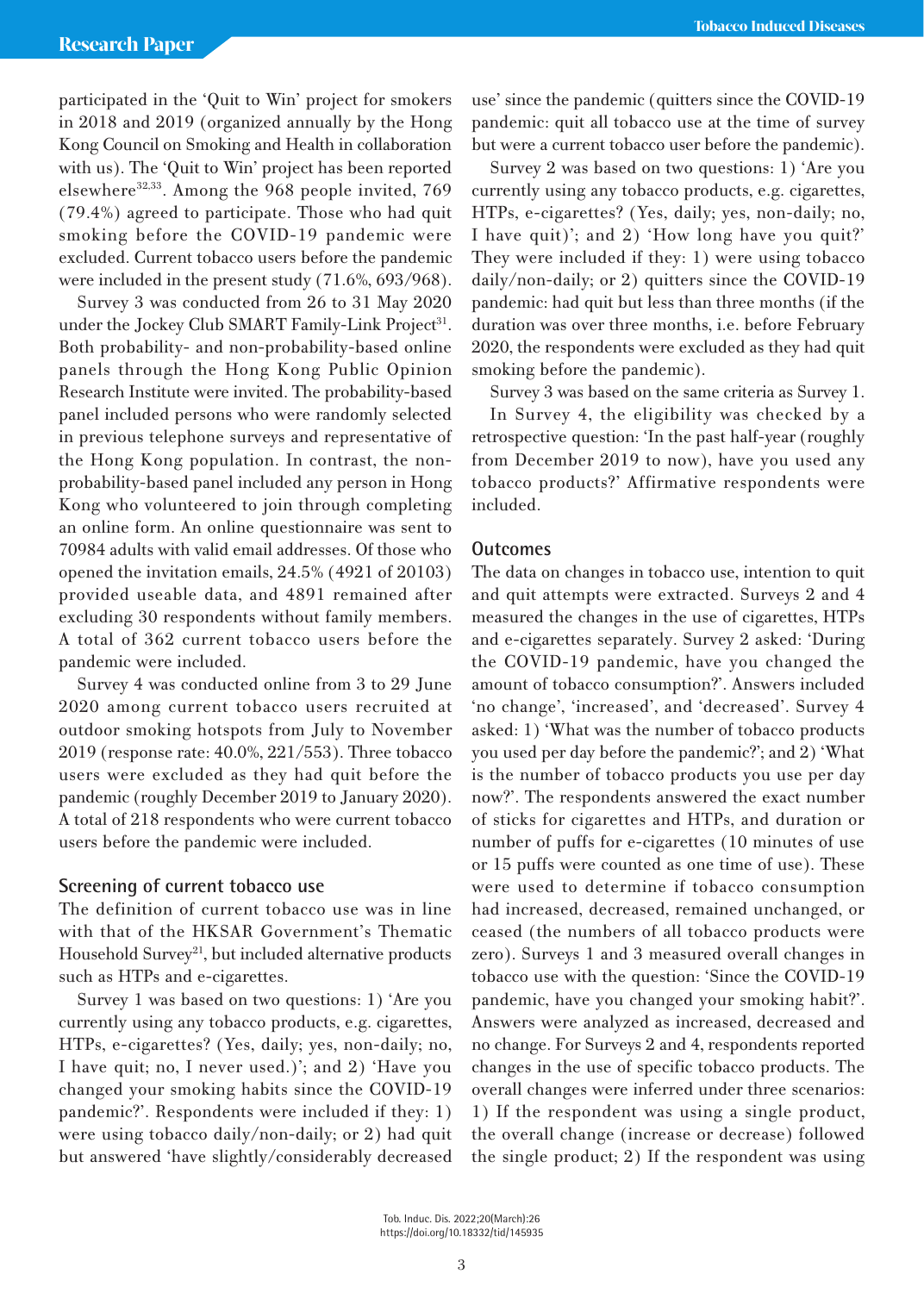two or more products and all had changed in the same direction, the overall change was determined accordingly; and 3) If the respondent was using two or more products with changes in a different direction, overall change was coded as missing. The difference between the proportions of respondents who increased and decreased tobacco use was calculated as the net change in percentage points.

Surveys 2 and 4 measured the changes in tobacco use at home and outdoors by asking: 1) 'Compared with pre-pandemic, have you changed your tobacco consumption at home since the pandemic?'. Answers included 'decreased', 'no change', 'increased', and 'never used tobacco at home'; and 2) 'Compared with pre-pandemic, have you changed your tobacco consumption outdoor since the pandemic?'. Answers included 'decreased', 'no change', 'increased', and 'never used tobacco outdoor'. These two surveys also measured quit attempts during the pandemic by asking: 'Since the pandemic, have you tried to quit smoking for a consecutive period of 24 hours?'. Answers included 'yes' and 'no'. Survey 4 also included the reasons of increased or decreased tobacco use (answers were 'mask-wearing', 'longer stay at home', 'health considerations', 'financial issues', 'no specific reasons', 'other reasons' for decreased use, and 'releasing stress', 'killing time', 'no specific reasons', 'other reasons' for increased use), and changes in intention to quit ('Compared with pre-pandemic, have you changed your intention to quit since the pandemic?'. Answers included 'less intention to quit', 'no change', 'more intention to quit' and 'have quit').

# **Statistical analysis**

The data from different surveys were merged to generate appropriate combined results, including 1561 current tobacco users (73.5% male). The analysis was conducted using SPSS 26.0 (IBM Corp, Armonk, NY). The number and percentage of categorical variables were reported. Sociodemographic characteristics were weighted by the sex and age distributions of current tobacco users of the 2019 Hong Kong adult population. However, we did not weigh sex and age by the type of tobacco products used due to a lack of data. Survey 1 adopted random sampling using landline telephone and mobile phone numbers. Survey 3 was based on a random sample from probability- and nonprobability-based online panels, while Surveys 2 and 4 used convenient samples. As a sensitivity analysis, we also examined changes in overall tobacco use based only on Surveys 1 and 3 with random samples.

## **RESULTS**

Table 1 shows the characteristics of the four surveys. The original sample resulted in 1561 current tobacco users (73.5% male). The weighted sample included 1595 respondents (83.2% male) (Surveys 1 to 4: 287, 726, 360 and 222 respondents, respectively). The difference in sample size of the weighted and unweighted datasets was due to rounding. Surveys 1, 2 and 4 included 1202 respondents (aged 18–29 years: 8.1%; 30–39 years: 18.9%; 40–49 years: 21.8%; 50–59 years: 25.2%; and ≥60 years: 26.0%). Survey 3 included 360 respondents (aged 18–24 years: 2.8%; 25–34 years: 13.3%; 35–44 years: 20.6%; 45–54 years: 23.3%; 55–64 years: 23.1%; and ≥65 years: 16.9%). Age was missing in 35 respondents.

The results below were based on the weighted sample. Table 2 shows 65.3% of respondents reported no change in overall tobacco use, while 23.1% decreased use (including 2.9% who quit) and 11.6% increased use, resulting in a net decrease of 11.5 percentage points. If the respondents of only Survey 1 and Survey 3 were included, the net decline in overall tobacco use was 16.2 percentage points. Twenty-two percent cigarette users decreased use while only 8.1% increased use, resulting in a net decrease of 14.3 percentage points. The vast majority of users of HTP (92.3%) and e-cigarette (91.4%) reported no change in consumption, resulting in smaller net decreases of 3.3 and 2.5 percentage points, respectively.

Survey 4 showed that among the tobacco users who decreased use, the reduced amount were 4.5 sticks (SD=1.72; n=19) of cigarettes, 5.2 sticks (SD=3.52; n=8) of HTPs and 3.4 times (SD=3.68; n=3) of e-cigarette use. Among the tobacco users who increased use, the increase was 5.7 sticks (SD=3.15;  $n=28$ ) of cigarettes, 4.0 sticks (SD=1.83; n=3) of HTPs and 3.4 times (SD=5.88; n=3) of e-cigarette use.

In Survey 4, the main reasons for decreased cigarette use (n=19) were longer stay at home (63.2%), health considerations (52.6%), mask-wearing (47.4%) or financial issues (15.8%). Increased cigarette use (n=28) was most commonly for killing time (75.0%), releasing stress (46.4%), no specific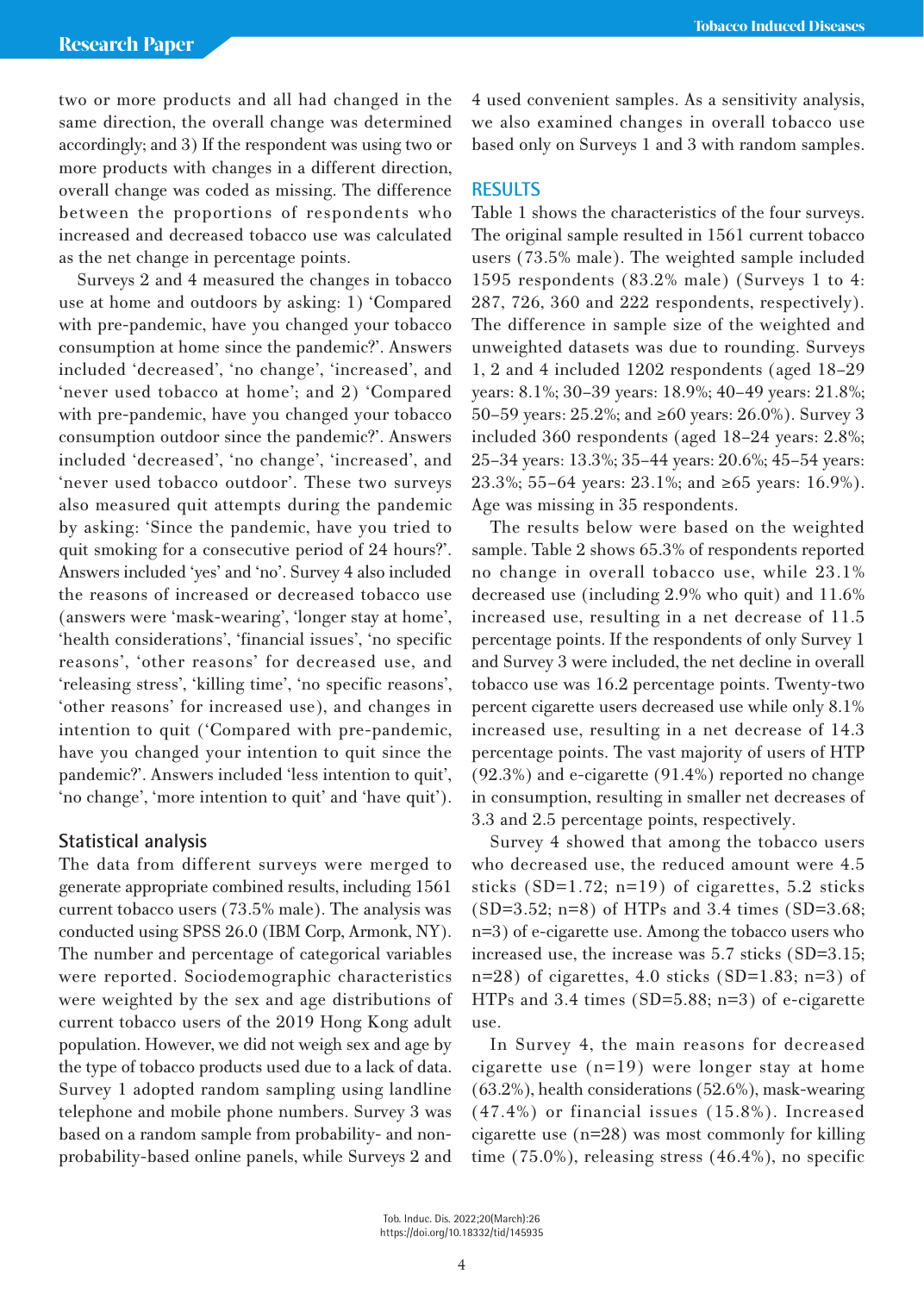reasons (21.4%) or other reasons (14.3%). According to two dual users of HTPs and cigarettes who chose other reasons, HTPs were difficult to obtain during the pandemic. Survey 4 showed most users had no change in intention to quit (86.7% cigarette users, 87.8% HTP users, and 72.0% e-cigarette users). In comparison, 8.4% cigarette users, 8.1% HTP users, and 8% e-cigarette users reported more intention to quit or have quit during the pandemic compared with pre-pandemic.

The pooled data of Surveys 2 and 4 showed that 18.6% of tobacco users (176/948) had attempted to quit (abstained from all tobacco products for at least 24 hours) during the pandemic (Survey 2: 20.5%; Survey 4: 12.2%). Among 176 respondents (Surveys 2 and 4) who attempted to quit, 30 (17.0%) were

| Table 1. Characteristics of the four studies, April–June 2020, Hong Kong |  |  |  |  |  |  |  |  |
|--------------------------------------------------------------------------|--|--|--|--|--|--|--|--|
|--------------------------------------------------------------------------|--|--|--|--|--|--|--|--|

| <b>Characteristics</b>                         | <b>Survey 1</b>                                                                                   | <b>Survey 2</b>                                                                                                                  | <b>Survey 3</b>                                                                                                                   | <b>Survey 4</b>                                                                                      |
|------------------------------------------------|---------------------------------------------------------------------------------------------------|----------------------------------------------------------------------------------------------------------------------------------|-----------------------------------------------------------------------------------------------------------------------------------|------------------------------------------------------------------------------------------------------|
| <b>Survey period</b>                           | $9-23$ April                                                                                      | 7 May-30 June                                                                                                                    | 26-31 May                                                                                                                         | $3-29$ June                                                                                          |
|                                                | $n(\%)$                                                                                           | $n(\%)$                                                                                                                          | $n(\%)$                                                                                                                           | $n(\%)$                                                                                              |
| Sampling source/setting                        | Landline telephone and<br>mobile phone numbers                                                    | Actively approached in<br>the community from all<br>18 districts in Hong Kong<br>in 2018 and 2019                                | Probability- and non-<br>probability-based online<br>panels                                                                       | Actively approached at<br>smoking hotspots on<br>streets during July to<br>November 2019             |
| Survey mode                                    | Telephone & Online                                                                                | Telephone                                                                                                                        | Online                                                                                                                            | Online                                                                                               |
| Invited respondents, n                         | 2212                                                                                              | 968                                                                                                                              | 70984                                                                                                                             | 553                                                                                                  |
| Response rate                                  | 1501 (67.9)                                                                                       | 769 (79.4)                                                                                                                       | 4921 (6.9)                                                                                                                        | 221 (40.0)                                                                                           |
| Eligible current users, n                      | 288                                                                                               | 693                                                                                                                              | 362                                                                                                                               | 218                                                                                                  |
| Unweighted sex (% of<br>male)                  | 212 (73.6)                                                                                        | 604 (87.2)                                                                                                                       | 214 (59.1)                                                                                                                        | 140 (64.2)                                                                                           |
| Unweighted age (years),<br>range: mean (SD)    | 18-29: 44 (15.3)<br>30-39:51 (17.7)<br>40-49: 55 (19.1)<br>50-59: 54 (18.8)<br>≥60: 84 (29.2)     | 18-29:88 (13.6)<br>30-39: 158 (24.4)<br>40-49: 161 (24.8)<br>50-59: 119 (18.4)<br>$\geq 60$ : 96 (14.8)<br>Refused: 26 (4.0)     | $18 - 24:6(1.4)$<br>25-34:68 (15.6)<br>35-44: 150 (34.5)<br>45-54: 151 (34.7)<br>55-64: 55 (12.6)<br>≥65:5(1.1)                   | 18-29: 55 (24.9)<br>30-39: 92 (41.6)<br>40-49: 51 (23.1)<br>$50 - 59:21(9.5)$<br>≥60: 2 (0.9)        |
| Weighted sample                                | 287                                                                                               | 726                                                                                                                              | 360                                                                                                                               | 222                                                                                                  |
| Weighted sex (% of<br>male)                    | 237 (82.6)                                                                                        | 606 (83.5)                                                                                                                       | 299 (83.1)                                                                                                                        | 185 (83.3)                                                                                           |
| Weighted age (years),<br>range: mean (SD)      | $18-29:24(8.4)$<br>$30-39:54(18.8)$<br>$40 - 49:66(23.0)$<br>50-59: 71 (24.7)<br>≥60: 72 $(25.1)$ | $18 - 29: 54(7.4)$<br>30-39: 129 (17.8)<br>40-49: 148 (20.4)<br>50-59: 177 (24.4)<br>$\geq 60$ : 184 (25.3)<br>Refused: 35 (4.8) | $18 - 24$ : 10 $(2.8)$<br>25-34:48 (13.3)<br>35-44: 74 (20.6)<br>45-54: 84 (23.3)<br>$55 - 64: 83(23.1)$<br>$\geq 65$ : 61 (16.9) | $18-29:19(8.6)$<br>30-39: 44 (19.8)<br>$40 - 49$ : 48 (21.6)<br>$50 - 59:55(24.8)$<br>≥60: 57 (25.7) |
| Type of tobacco using                          | Unknown                                                                                           | Cigarettes: 664<br>HTP: 134<br>e-cigarettes: 138                                                                                 | Unknown                                                                                                                           | Cigarettes: 203<br><b>HTP: 49</b><br>e-cigarettes: 25                                                |
| <b>Outcomes</b>                                |                                                                                                   |                                                                                                                                  |                                                                                                                                   |                                                                                                      |
| Changes in quantity of<br>tobacco use          | Overall                                                                                           | Cigarettes, HTP and<br>e-cigarettes                                                                                              | Overall                                                                                                                           | Cigarettes, HTP and<br>e-cigarettes                                                                  |
| Changes of tobacco use<br>at home and outdoors | ${\sf N}$                                                                                         | Υ                                                                                                                                | ${\sf N}$                                                                                                                         | Υ                                                                                                    |
| Reasons of change                              | N                                                                                                 | N                                                                                                                                | ${\sf N}$                                                                                                                         | Υ                                                                                                    |
| Changes in quitting<br>intention               | ${\sf N}$                                                                                         | Ν                                                                                                                                | N                                                                                                                                 | Y                                                                                                    |
| Quitting attempts                              | N                                                                                                 | Υ                                                                                                                                | ${\sf N}$                                                                                                                         | Υ                                                                                                    |

N: not reported. Y: reported. HTP: heated tobacco product. E-cigarette: electronic cigarette.

Tob. Induc. Dis. 2022;20(March):26 https://doi.org/10.18332/tid/145935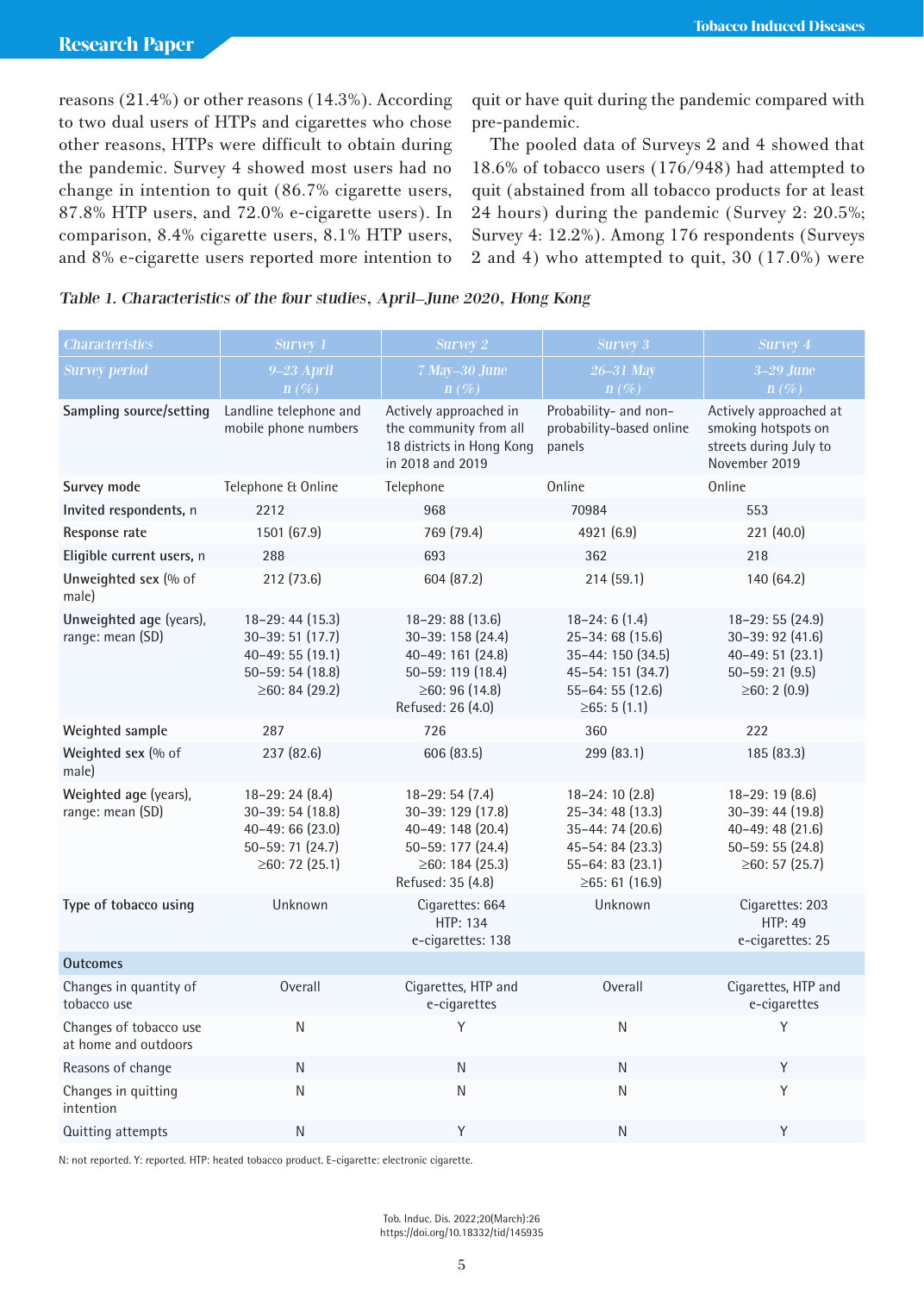| Change in use                                  | <b>Tobacco use</b>                                  |                                               |                                            |                                                   |  |  |
|------------------------------------------------|-----------------------------------------------------|-----------------------------------------------|--------------------------------------------|---------------------------------------------------|--|--|
|                                                | <b>Cigarettes</b><br>(Surveys $2 \& 4$ )<br>$n(\%)$ | <b>HTPS</b><br>(Surveys $2 \& 4$ )<br>$n(\%)$ | E-cigarettes<br>(Surveys 2 & 4)<br>$n(\%)$ | Any tobacco product<br>$(Surveys 1-4)$<br>$n(\%)$ |  |  |
| Unweighted sample                              |                                                     |                                               |                                            |                                                   |  |  |
| No change                                      | 545 (66.2)                                          | 173 (88.3)                                    | 152 (87.4)                                 | 950(62.1)                                         |  |  |
| Increased                                      | 74 (9.0)                                            | 7(3.6)                                        | 9(5.2)                                     | 190 (12.4)                                        |  |  |
| Decreased                                      | 204(24.8)                                           | 16(8.2)                                       | 13(7.5)                                    | 344 (22.5)                                        |  |  |
| Quit <sup>*</sup>                              | $\overline{\phantom{a}}$                            |                                               | $\overline{\phantom{a}}$                   | 46(3.0)                                           |  |  |
| Total                                          | 823                                                 | 196                                           | 174                                        | 1530                                              |  |  |
| Net change, n (decreased<br>percentage points) | 130(15.8)                                           | 9(4.6)                                        | 4(2.3)                                     | 200(13.1)                                         |  |  |
| Weighted sample <sup>+</sup>                   |                                                     |                                               |                                            |                                                   |  |  |
| No change                                      | 603 (69.6)                                          | 169(92.3)                                     | 149(91.4)                                  | 1024(65.3)                                        |  |  |
| Increased                                      | 70(8.1)                                             | 4(2.2)                                        | 5(3.1)                                     | 182(11.6)                                         |  |  |
| Decreased                                      | 194 (22.4)                                          | 10(5.5)                                       | 9(5.5)                                     | 317(20.2)                                         |  |  |
| Quit <sup>*</sup>                              | $\qquad \qquad -$                                   |                                               |                                            | 46(2.9)                                           |  |  |
| Total                                          | 867                                                 | 183                                           | 163                                        | 1569                                              |  |  |
| Net change, n (decreased<br>percentage points) | 124(14.3)                                           | 6(3.3)                                        | 4(2.5)                                     | 181 (11.5)                                        |  |  |

## Table 2. Changes in tobacco use during the COVID-19 pandemic, April–June 2020, Hong Kong

\*For specific tobacco products, data were only available in Survey 4 and unavailable in Surveys 1–3, because the general question 'Are you currently using tobacco products, e.g. conventional cigarettes, heated tobacco products, electronic cigarettes (at the time of survey)?' could not identify from which tobacco products the respondents had quit (those who selected 'No, I quit smoking'). †The proportions were weighted by sex and age in current tobacco users of 2019 Hong Kong adult population.

abstinent at the time of the survey. The combined data from four surveys showed only 2.9% (46/1569) were abstinent at the time of the survey. The pooled data of Surveys 2 and 4 showed that 51.9% decreased use outdoors (Survey 2: 60% decreased, increased data not available; Survey 4: 27.5% decreased vs 3.6% increased), while 22.1% increased use at home (Survey 2: 25.2% increased, decreased data not available; Survey 4: 12.6% increased vs 5.0% decreased). Survey 4 showed 64.1% of respondents had no changes in tobacco use both at home and outdoors, 16.4% had no changes at home but decreased use outdoors, 7.7% increased use at home but decreased use outdoors, and 3.6% increased use at home but had no changes outdoors.

# **DISCUSSION**

We gathered the data of current smokers from four cross-sectional surveys, which were based on different sampling frames. Data from individual surveys were included for specific analyses only if the surveys had collected such data. A greater proportion of adult

tobacco users reported a decrease (23.1%, including quitting) than an increase (11.6%) in tobacco use since the first two waves of the COVID-19 pandemic, resulting in a net decrease of 11.5 percentage points. Including only the respondents from the random samples resulted in a net reduction of 16.2 percentage points. However, it is possible that the changes are natural fluctuations and may not be attributed to the pandemic. During the first two waves in Hong Kong, 18.6% of tobacco users had attempted to quit. But of those who tried to quit, only 17% were abstinent at the time of survey. One of our surveys (Survey 4) showed that the main reasons for increasing consumption were for passing time or releasing stress. Some people might have become unemployed and taken no-pay leave or worked from home since the pandemic, resulting in stress and boredom. Our previous article reported that more days stayed-at-home were associated with more depressive symptoms since the COVID-19 epidemic<sup>34</sup>. Our results indicate the importance of providing smoking cessation services or assistance, using online approaches when face-to-face sessions are not allowed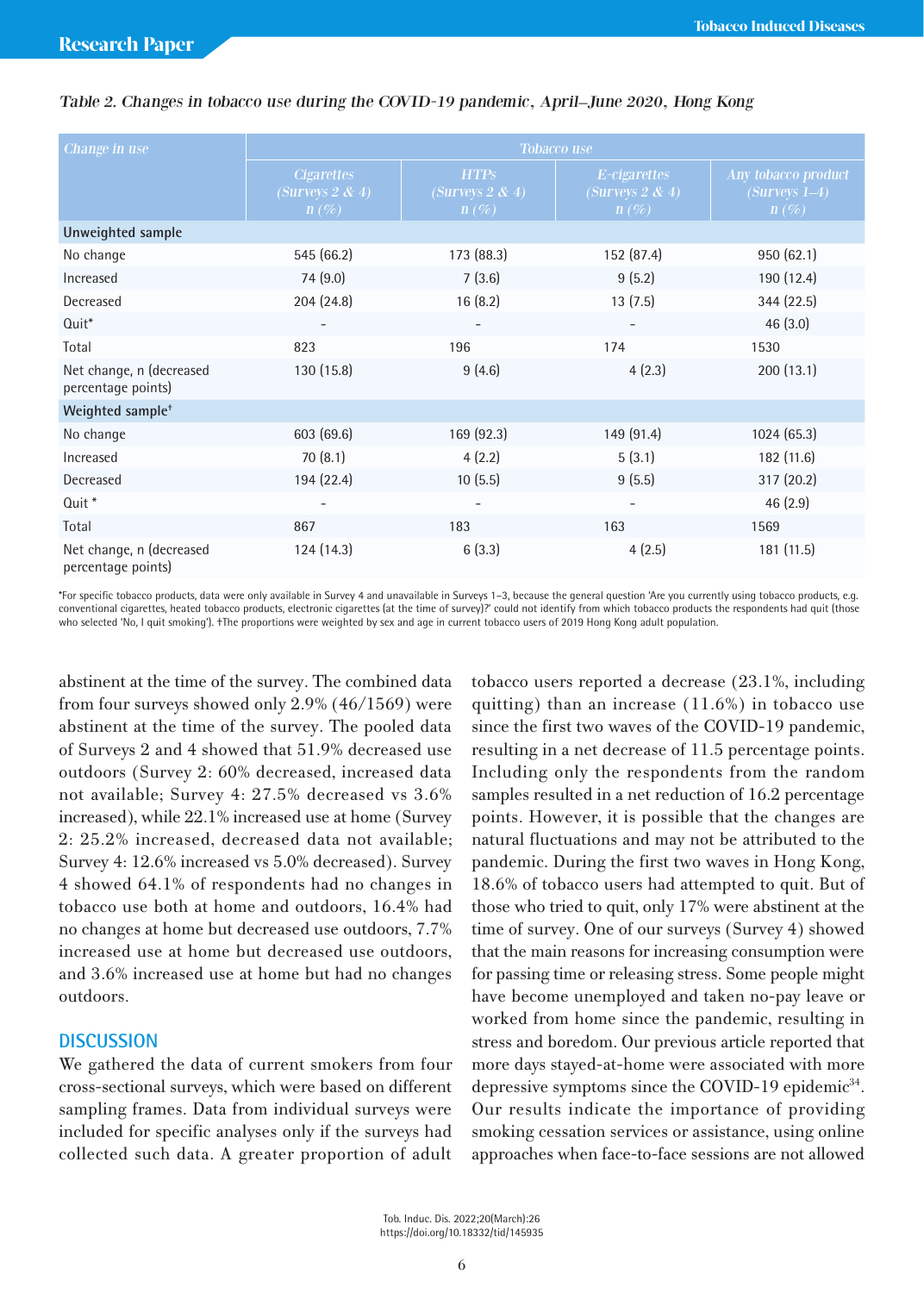by social distancing regulations, together with stress coping strategies, particularly for those who had quit intention or attempts.

We observed minor changes in HTP and e-cigarette use since the COVID-19 pandemic. Some previous studies showed that e-cigarettes and HTPs helped smokers quit cigarettes, but many smokers would keep using e-cigarettes or HTPs. A Cochrane review has found a higher smoking cessation rate using nicotine e-cigarettes than nicotine replacement therapy35, but the outcome was not abstinence from all tobacco products. A trial in England found 80% of participants who quit cigarettes using e-cigarettes were still using them at  $12$  months<sup>36</sup>. A cohort study showed e-cigarette use could not help abstinence from all tobacco products $37$ . A study in Italy has also shown that during the COVID-19 pandemic, most exclusive cigarette smokers had considered quitting, but most exclusive e-cigarette users had not<sup>15</sup>. A UK study found that current dual-use of cigarettes and e-cigarette was associated with 2.15-fold higher odds for reporting COVID-19 infection<sup>38</sup>. Many HTP and e-cigarette dual users of cigarettes were more nicotine dependent than exclusive cigarette users<sup>39,40</sup>. Our previous prospective study in Hong Kong showed HTP use was not associated with cigarette abstinence at six months<sup>41</sup>. In the present study, 9 in 10 HTP and e-cigarette users reported no changes in use during the COVID-19 pandemic, and only two had reduced use due to difficulties in purchasing HTPs. HTPs have not been launched in Hong Kong, but some users acquired HTPs through travelling to other countries before restrictions were implemented due to the pandemic or through online purchase. The Hong Kong SAR Government has passed a new law that bans the import, manufacture, sale, distribution and advertisement of alternative smoking products (e-cigarettes, HTPs, herbal cigarettes) on 21 October 2021 with a grace period of 6 months. Monitoring and intervening against tobacco use, including HTPs and e-cigarettes, must be continued before and after enforcement of the law, especially if the pandemic remains.

We found that 22% of respondents had increased tobacco use at home, which would increase secondhand smoke exposure of family members. Our previous study showed longer stay at home was significantly associated with increased tobacco use<sup>30</sup>. As COVID-19 is likely to have major impacts for several years globally, compulsory mask-wearing in public places with no exemption for outdoor smoking has been implemented in Hong Kong since 29 July 2020. Monitoring the trends of tobacco consumption, indoor smoking prevalence and quitting, concerning various pandemic control measures during the pandemic are warranted.

# **Limitations**

Our study had some limitations. The four surveys adopted different study designs and recruited respondents from various sources. The changes in tobacco use were self-reported, and data on reduced use could be subject to social desirability bias. Furthermore, the reasons for changes in tobacco use and intention to quit were only based on one survey. This would be better to be explored by a qualitative study. Lastly, the samples might not be representative of all current smokers. For example, Survey 4 recruited more young tobacco users. Surveys 3 and 4 included more female users. The response rate in Survey 3 was lower than the other surveys probably because email invitations did not involve any direct contact (voice or face-to-face) with the respondents. Although we weighted the data by sex and age using populationbased data to reduce bias, the heterogeneity among surveys was a major limitation of the present study.

# **CONCLUSIONS**

We found a net decrease of 11.5 percentage points in tobacco use amidst the early phase of the COVID-19 pandemic. More cigarette users decreased use than HTP and e-cigarette users. Given the different methods used in the four surveys, future studies should aim for a large and representative sample. Qualitative studies are warranted to explore the mechanisms of behavioral changes to support future smoking cessation research and services.

## **REFERENCES**

- 1. Hopkinson NS, Rossi N, El-Sayed Moustafa J, et al. Current smoking and COVID-19 risk: results from a population symptom app in over 2.4 million people. Thorax. 2021;76(7):714-722. doi:10.1136/thoraxjnl-2020-216422
- 2. Paleiron N, Mayet A, Marbac V, et al. Impact of Tobacco Smoking on the Risk of COVID-19: A Large Scale Retrospective Cohort Study. Nicotine Tob Res.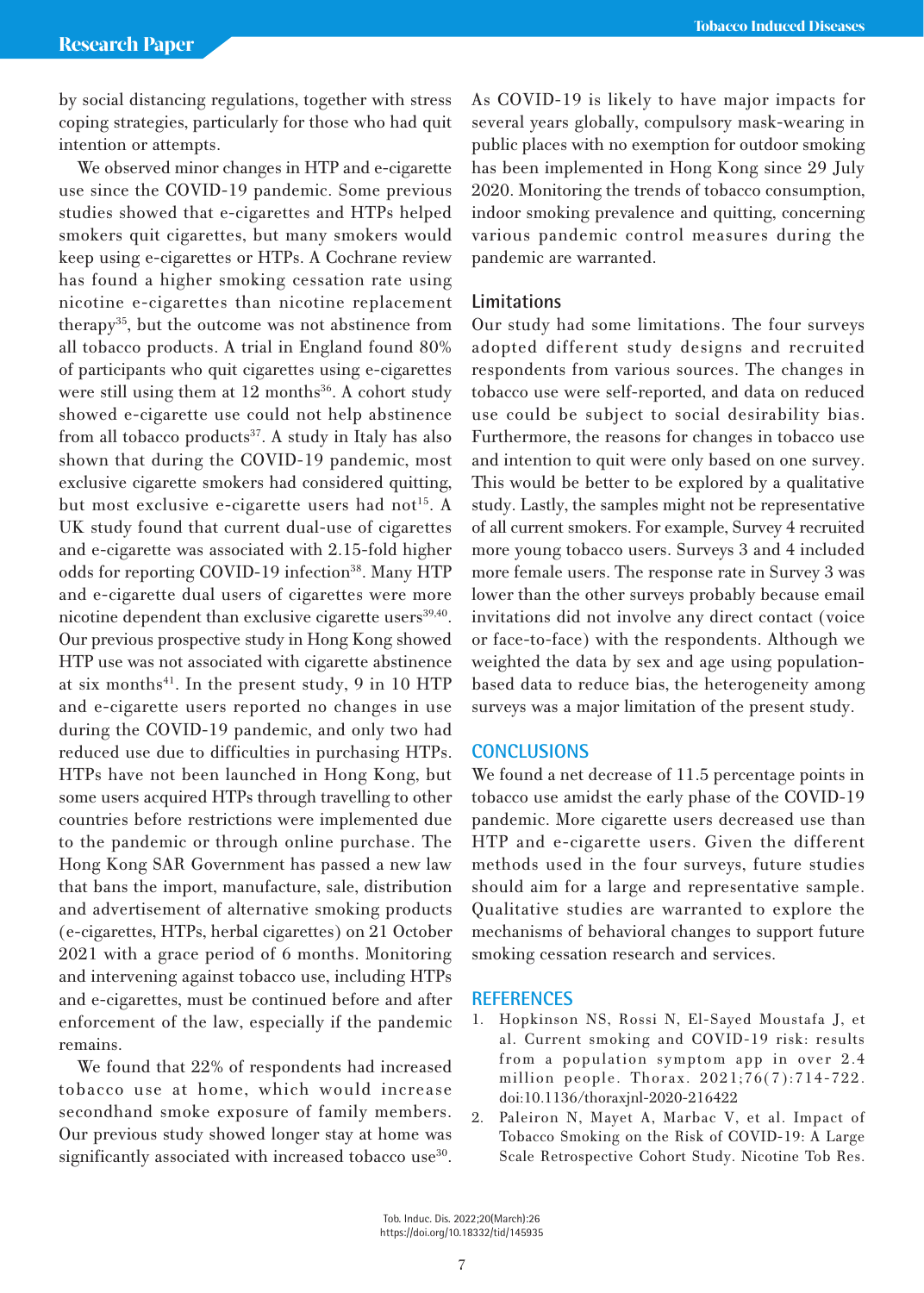2021;23(8):1398-1404. doi:10.1093/ntr/ntab004

- 3. Simons D, Shahab L, Brown J, Perski O. The association of smoking status with SARS-CoV-2 infection, hospitalization and mortality from COVID-19: a living rapid evidence review with Bayesian meta-analyses (version 7). Addiction. 2021;116(6):1319-1368. doi:10.1111/add.15276
- 4. Tattan-Birch H, Perski O, Jackson S, Shahab L, West R, Brown J. COVID-19, smoking, vaping and quitting: a representative population survey in England. Addiction. 2021;116(5):1186-1195. doi:10.1111/add.15251
- 5. Vardavas CI, Nikitara K. COVID-19 and smoking: A systematic review of the evidence. Tob Induc Dis. 2020;18(March). doi:10.18332/tid/119324
- 6. Patanavanich R, Glantz SA. Smoking Is Associated With COVID-19 Progression: A Meta-analysis. Nicotine Tob Res. 2020;22(9):1653-1656. doi:10.1093/ntr/ntaa082
- 7. Carreras G, Lugo A, Stival C, et al. Impact of COVID-19 lockdown on smoking consumption in a large representative sample of Italian adults. Tob Control. 2021. doi:10.1136/tobaccocontrol-2020-056440
- 8. Ramamurthi D, Chau C, Jackler RK. Exploitation of the COVID-19 pandemic by e-cigarette marketers. Tob Control. 2021;30(e1):e56-e59. doi:10.1136/tobaccocontrol-2020-055855
- 9. Lee JJ, Wang MP, Yang SC. Will the tobacco industry ultimately triumph in the midst of COVID-19 pandemic?: A call for nurses' action in tobacco control. Int J Nurs Stud. 2021;115:103726. doi:10.1016/j.ijnurstu.2020.103726
- 10. Klemperer EM, West JC, Peasley-Miklus C, Villanti AC. Change in Tobacco and Electronic Cigarette Use and Motivation to Quit in Response to COVID-19. Nicotine Tob Res. 2020;22(9):1662-1663. doi:10.1093/ntr/ntaa072
- 11. Jackson SE, Brown J, Shahab L, Steptoe A, Fancourt D. COVID-19, smoking, and inequalities: a cross-sectional survey of adults in the UK. medRxiv. Preprint posted online May 05, 2020. doi:10.1101/2020.04.30.20086074
- 12. Bommele J, Hopman P, Walters BH, et al. The doubleedged relationship between COVID-19 stress and smoking: Implications for smoking cessation. Tob Induc Dis. 2020;18(July). doi:10.18332/tid/125580
- 13. Sidor A, Rzymski P. Dietary Choices and Habits during COVID-19 Lockdown: Experience from Poland. Nutrients. 2020;12(6):1657. doi:10.3390/nu12061657
- 14. Kowitt SD, Cornacchione Ross J, Jarman KL, et al. Tobacco Quit Intentions and Behaviors among Cigar Smokers in the United States in Response to COVID-19. Int J Environ Res Public Health. 2020;17(15). doi:10.3390/ijerph17155368
- 15. Caponnetto P, Inguscio L, Saitta C, Maglia M, Benfatto F, Polosa R. Smoking behavior and psychological dynamics during COVID-19 social distancing and stay-at-home policies: A survey. Health Psychol Res. 2020;8(1):9124. doi:10.4081/hpr.2020.9124
- 16. Di Renzo L, Gualtieri P, Pivari F, et al. Eating habits

and lifestyle changes during COVID-19 lockdown: an Italian survey. J Transl Med. 2020;18(1):229. doi:10.1186/s12967-020-02399-5

- 17. Rigotti NA, Chang Y, Regan S, et al. Cigarette Smoking and Risk Perceptions During the COVID-19 Pandemic Reported by Recently Hospitalized Participants in a Smoking Cessation Trial. J Gen Intern Med. 2021;36(12):3786- 3793. doi:10.1007/s11606-021-06913-3
- 18. Siddiqi K, Siddiqui F, Khan A, et al. The Impact of COVID-19 on Smoking Patterns in Pakistan: Findings From a Longitudinal Survey of Smokers. Nicotine Tob Res. 2021;23(4):765-769. doi:10.1093/ntr/ntaa207
- 19. Gravely S, Craig LV, Cummings KM, et al. Smokers' cognitive and behavioural reactions during the early phase of the COVID-19 pandemic: Findings from the 2020 ITC Four Country Smoking and Vaping Survey. PLoS One. 2021;16(6):e0252427. doi:10.1371/journal.pone.0252427
- 20. Adriaens K, Van Gucht D, Van Lommel S, Baeyens F. Vaping during the COVID-19 lockdown period in Belgium. BMC Public Health. 2021;21:1613. doi:10.1186/s12889-021-11637-4
- 21. Census and Statistics Department Hong Kong Special Administrative Region. Thematic Household Survey: Report No. 70. Census and Statistics Department Hong Kong Special Administrative Region; 2020. Accessed October 29, 2020. https://www.statistics.gov.hk/pub/ B11302702020XXXXB0100.pdf
- 22. Cowling BJ, Ali ST, Ng TWY, et al. Impact assessment of non-pharmaceutical interventions against coronavirus disease 2019 and influenza in Hong Kong: an observational study. Lancet Public Health. 2020;5(5):e279-e288. doi:10.1016/S2468-2667(20)30090-6
- 23. Cheng VC, Wong SC, Chuang VW, et al. The role of community-wide wearing of face mask for control of coronavirus disease 2019 (COVID-19) epidemic due to SARS-CoV-2. J Infect. 2020;81(1):107-114. doi:10.1016/j.jinf.2020.04.024
- 24. The Government of the Hong Kong Special Administrative Region. Useful information. 2020. Accessed August 7, 2020. https://www.coronavirus.gov.hk/eng/index. html#Useful\_Information
- 25. Gaiha SM, Lempert LK, Halpern-Felsher B. Underage Youth and Young Adult e-Cigarette Use and Access Before and During the Coronavirus Disease 2019 Pandemic. JAMA Netw Open. 2020;3(12):e2027572. doi:10.1001/jamanetworkopen.2020.27572
- 26. Sharma P, Ebbert JO, Rosedahl JK, Philpot LM. Changes in substance use among young adults during a respiratory disease pandemic. SAGE Open Med. 2020;8:2050312120965321. doi:10.1177/2050312120965321
- 27. Streck JM, Kalkhoran S, Bearnot B, et al. Perceived risk, attitudes, and behavior of cigarette smokers and nicotine vapers receiving buprenorphine treatment for opioid use disorder during the COVID-19